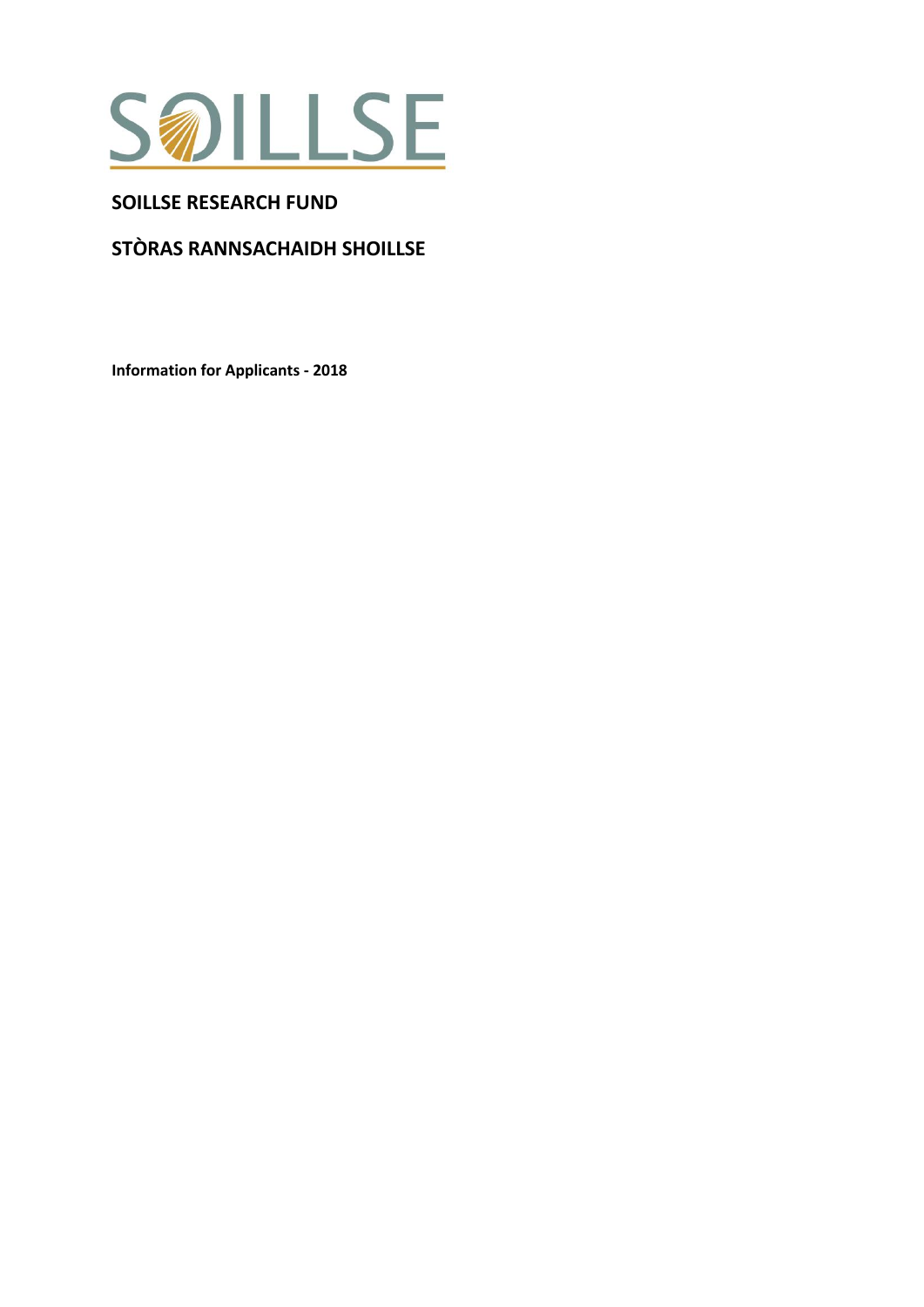# **STÒRAS RANNSACHAIDH SHOILLSE**

#### **Purpose of the Soillse Research Fund**

The Soillse Research Fund has been established to support small-scale research projects on Gaelic language development topics of relevance to the aims and objectives of Soillse. The principal aim of the fund is to develop the research capacity of existing and potential researchers within the Soillse academic partnership. However, it is also expected that researchers from within the Soillse academic network will work on collaborative research projects with other Higher Education institutions and organizations/individuals who have an interest in the revitalization of Gaelic. Creating a collaborative research environment will enable knowledge exchange, develop research expertise and capacity and create a greater awareness of the dynamics of Gaelic development. Such a partnership will contribute to building Gaelic language-based research capacity by engaging individuals and groups in projects in which they would otherwise have been unlikely to participate.

**The Soillse Research Fund will provide support for research projects up to the value of £3,300**. Each project will also need an additional 50% of match funding to the value of the grant received from the Soillse Research Fund. All research proposals will be considered as long as they relate to aspects of Gaelic language development. For example, research proposals can be submitted in relation to Gaelic acquisition and use in the community and the family; aspects of Gaelic identity and self-confidence, the appropriateness and impact of public policies as they relate to Gaelic; use of technology to support Gaelic development; Gaelic and new media technologies; and the application of Gaelic in learning environments and educational practices. Joint-applications for research funding from members of the Soillse academic partnership in collaboration with partners from across the public and private sectors are particularly welcomed.

#### **About Soillse**

Soillse has been established in recognition of the strategic requirement to provide a much enhanced research capacity to inform public policy towards the maintenance and revitalisation of Gaelic language and culture.

If policy development and professional practice in relation to increasing the use of Gaelic in Scotland is to be informed, stimulated and influenced, there is a need for an enhanced and highly coordinated national research capability that will inform Scottish Government policies and priorities as well as the priorities of the National Plan for Gaelic.

## **A Partnership Approach**

Soillse is based around an academic partnership that comprises the University of the Highlands and Islands, University of Aberdeen, University of Edinburgh, University of Glasgow, Glasgow Caledonian University, Heriot-Watt University, University of Strathclyde, and University of the West of Scotland. The partnership direction and co-ordination function is performed by UHI, with support from the Scottish Funding Council.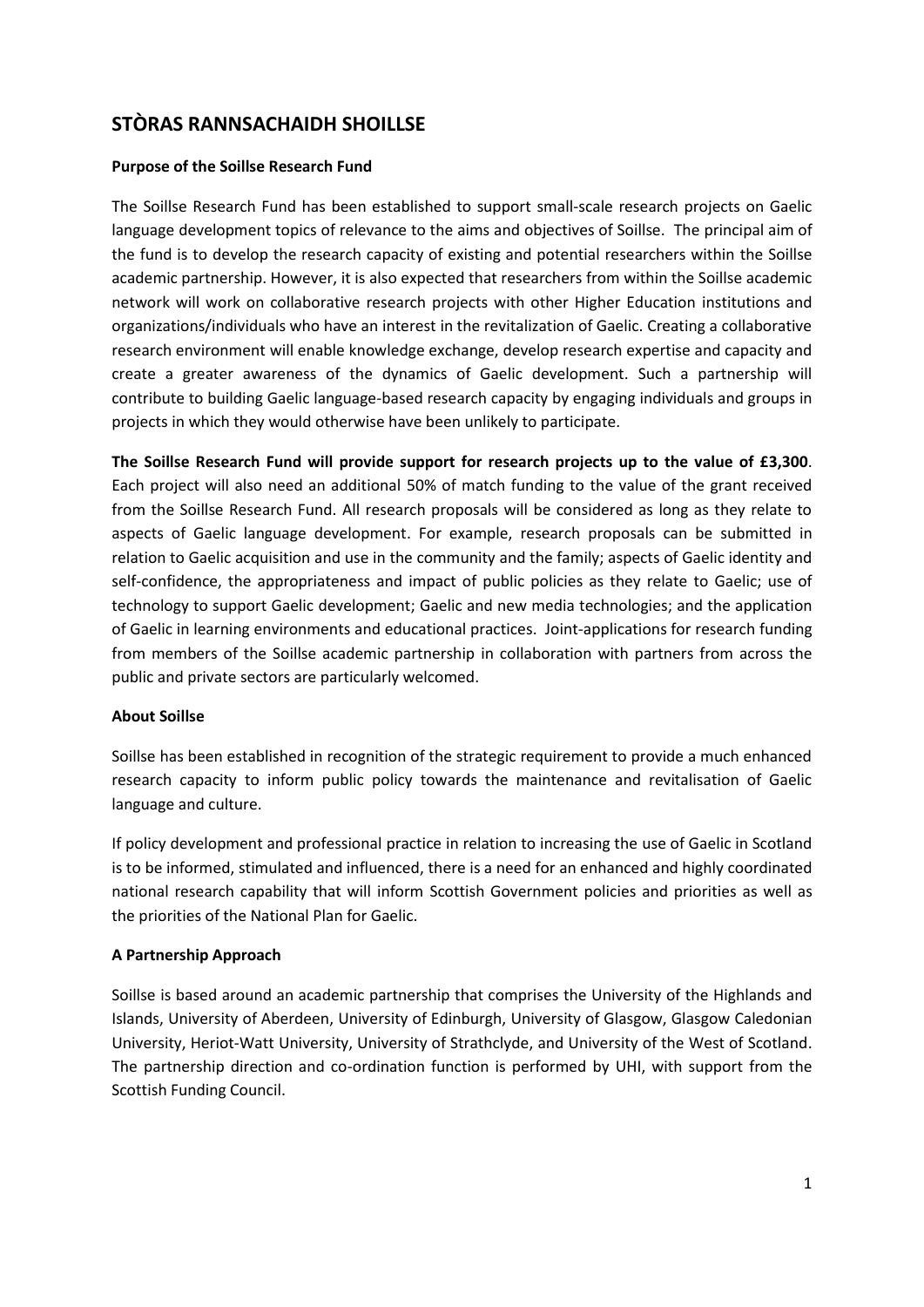## **Research Aims and Themes of Soillse**

Soillse aims to pool research capacity from across the participating academic Institutions to develop and establish:

- An international-quality research capability that will support, inform and influence policy at national and local levels in the effort to maintain and revitalise the Gaelic language in Scotland and beyond; and
- A powerful research network across the participating Scottish Higher Education Institutions, linking national researchers with expertise and interest in contemporary Gaelic language matters, with international minority language research Institutions.

Soillse has three primary research themes:

- Gaelic as a family and community language;
- Gaelic in education; and
- Assessment of the impact of public policies directed towards the revitalisation of Gaelic.

## **Who can apply for funding from the Soillse Research Fund?**

The main applicant seeking a Soillse research grant must have a registered bank account. All applicants must also demonstrate that the proposed research team has the ability to deliver on the objectives of the research within the proposed timescales. Potential research projects seeking funding must be related to the research aims and objectives of Soillse.

Applications for funding can be made through the following arrangements:

- All members of staff, including senior graduate/postgraduate students, of the Celtic and Gaelic Schools and Departments of the academic partners involved in Soillse.
- Collaborative projects where a Soillse academic partner is the lead applicant.
- Applications from any School/Department of a Higher Education Institution, out-with the Celtic and Gaelic Schools/Departments of the Soillse academic partners.
- Individuals/consultants in collaboration with, and where the main applicant is the Soillse academic Institution.

## **Who is ineligible for funding?**

Applications cannot normally be accepted from individuals or groups without a bank account, or private companies seeking a profit from the project.

## **Projects eligible for assistance**

Research projects eligible for assistance must focus on a research question or a research capacity building/knowledge exchange exercise that is linked to one or more of the 3 main research objectives of Soillse. Each research proposal will be assessed against an agreed set of criteria to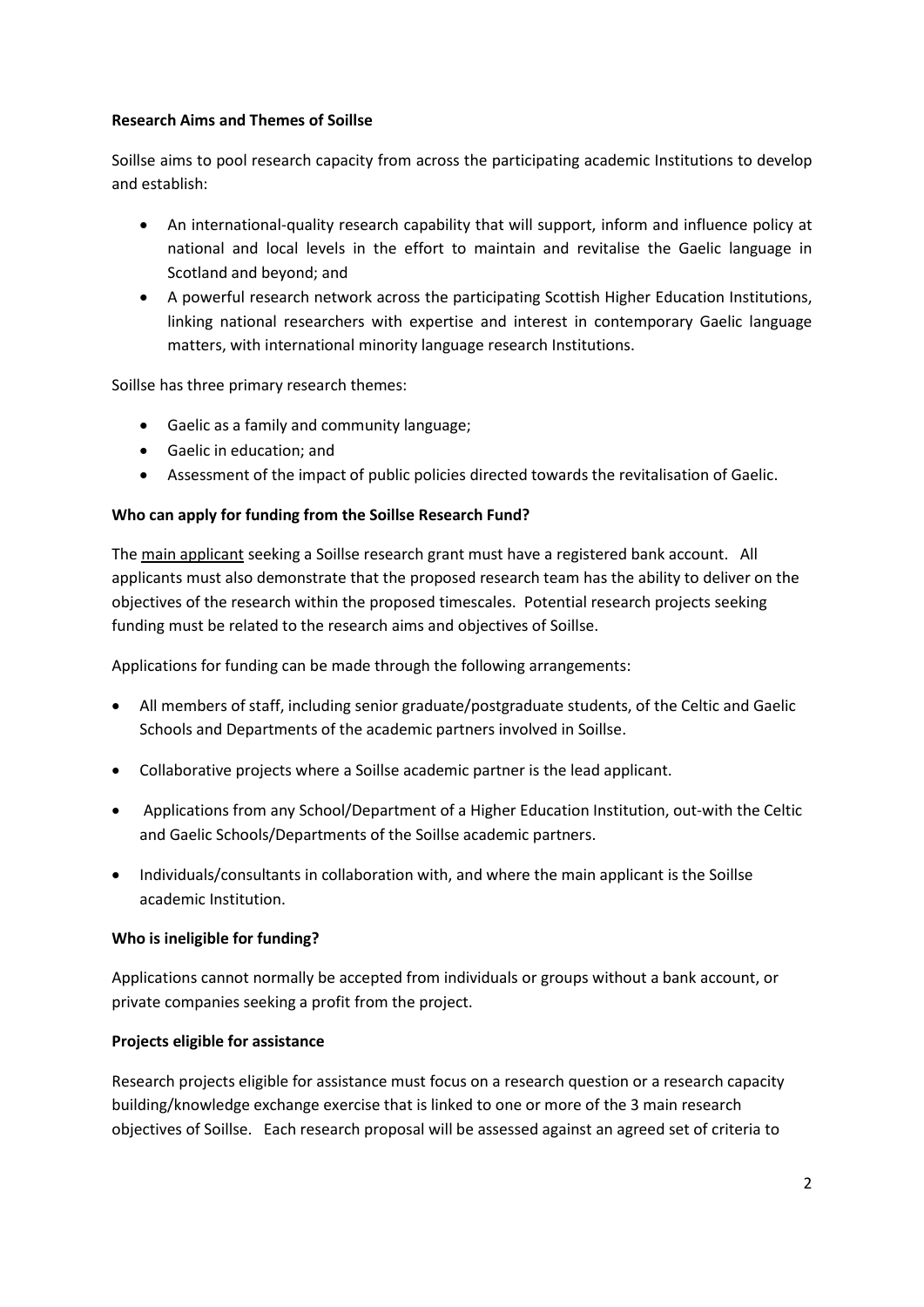ensure accountability and transparency in the decision making processes that will decide the research awards. The 4 criteria for assessing grant applications are:

| Criteria                                                                   | <b>Maximum Score</b> |
|----------------------------------------------------------------------------|----------------------|
| 1. Degree of research capacity-building inherent in the proposal           | Ь                    |
| 2. Originality, relevance and feasibility of research proposal             | 5                    |
| 3. Potential of project to lead to other Gaelic language research activity | 5                    |
| 4. Gaelic language capability of research team                             | Δ                    |

## **Projects that will not receive funding**

Research projects that will not ordinarily expect to be supported include the following:

- Gaelic language research projects already being funded through other sources.
- Gaelic language research projects which have already been established.
- Retrospective project costs.

## **Maximum amount of funding to be awarded**

Applications are invited for funding up to a maximum of £3,300 per project. Each project proposal must also include an additional 50% of match funding<sup>1</sup>. The match funding element can include: additional finance from another source, the value of university staff time associated with the project, the value of the use of any university facilities associated with the delivery of the project and/or any other relevant input that will contribute to the completion of the research project.

## **Number of applications that can be submitted**

**.** 

Applicants can only submit one application per funding round.

<sup>&</sup>lt;sup>1</sup> For example, a project seeking grant funding of £3,300 will require a match funding element of £1,650 making a total project value of £4,950.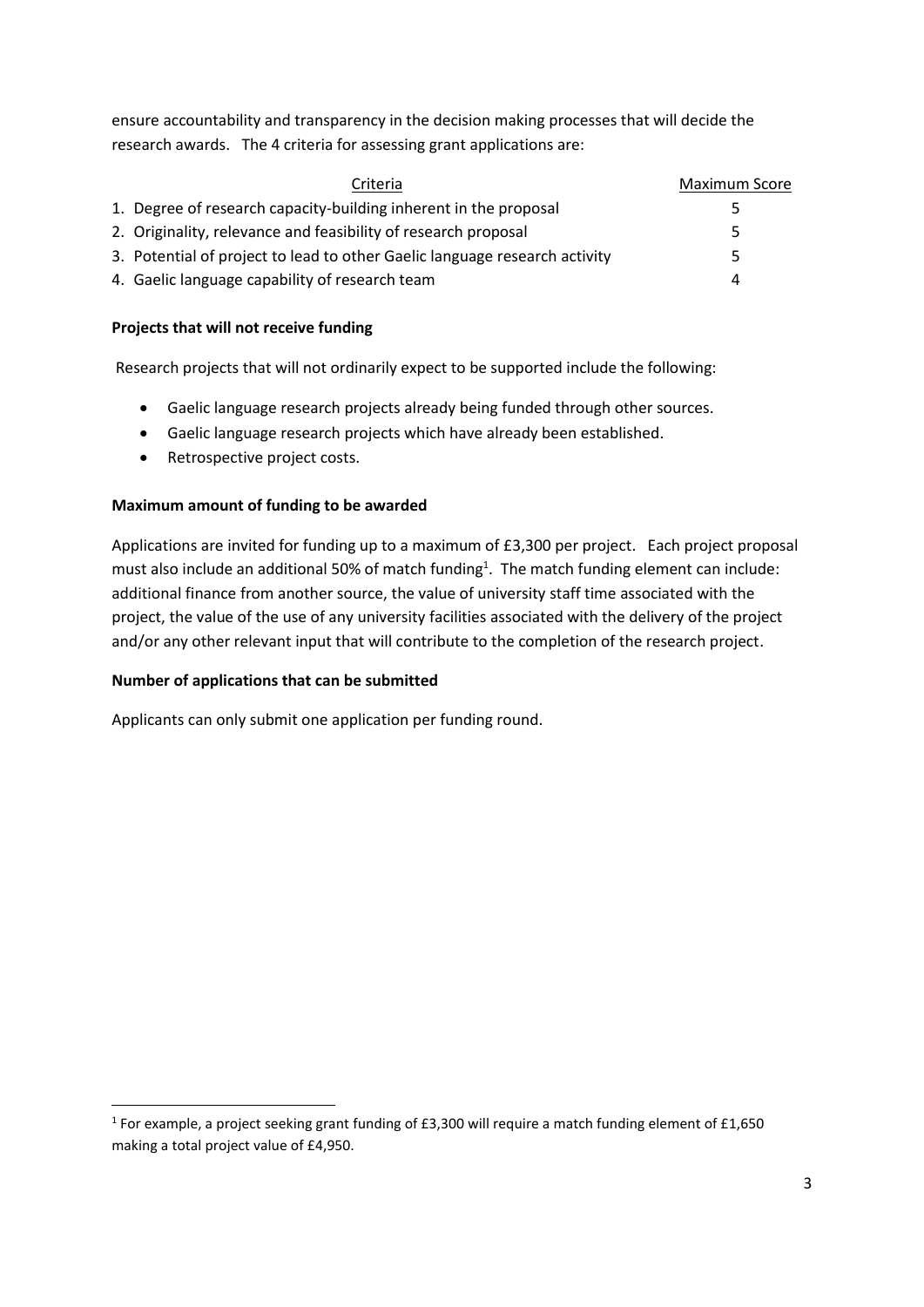#### **Does Gaelic have to be part of the research project?**

The project team must include members who can speak Gaelic.

#### **Decision on research funding awards**

Soillse will inform applicants of the outcome of their application by 31 May 2018.

#### **Use of research awards**

The funding awarded must be used specifically for the research project for which the award is being made. Awards made under the Soillse Small Research Scheme must not be utilised for match funding and/or leverage against other research projects/other applications for funding being made by the applicant.

#### **Will there be other opportunities to apply to the research fund?**

Yes. There will be an annual call until 2023.

## **Information required during the timescale of the project**

Soillse will require a progress report and an end of project report once the research is completed. Soillse staff may also contact applicants once the research project is underway for informal updates on progress

#### **Research plan, timescale and outcomes**

Proposals should set out a clear research plan for a 6-month project which minimally specifies:

- Aims and rationale of the proposed research
- Month by month progress plan
- Procedures for the collection and analysis of data
- Brief profile of each member of the research group, and their roles within the project
- Nature of matched funding (e.g. financial input; use of office space, equipment and facilities ….)
- Financial plan (e.g. covering fees for project members, travel & subsistence …)
- Ethical procedures, e.g. protecting the anonymity and rights of those who provide data for the project; obtaining of informed consent from respondents …)

By the end of Week 15 of the project a *Progress Report* should be submitted to enable the Soillse Management Team to monitor progress and offer constructive feedback.

A *Draft Final Report* of approximately 5,000 -7,000 words should be submitted by the end of the 6 month project. The Management Team will read and offer further feedback on this, with a view to the report's being published on the Soillse website.

#### **Closing date for applications**

The closing date for completed applications is 10 May 2018.